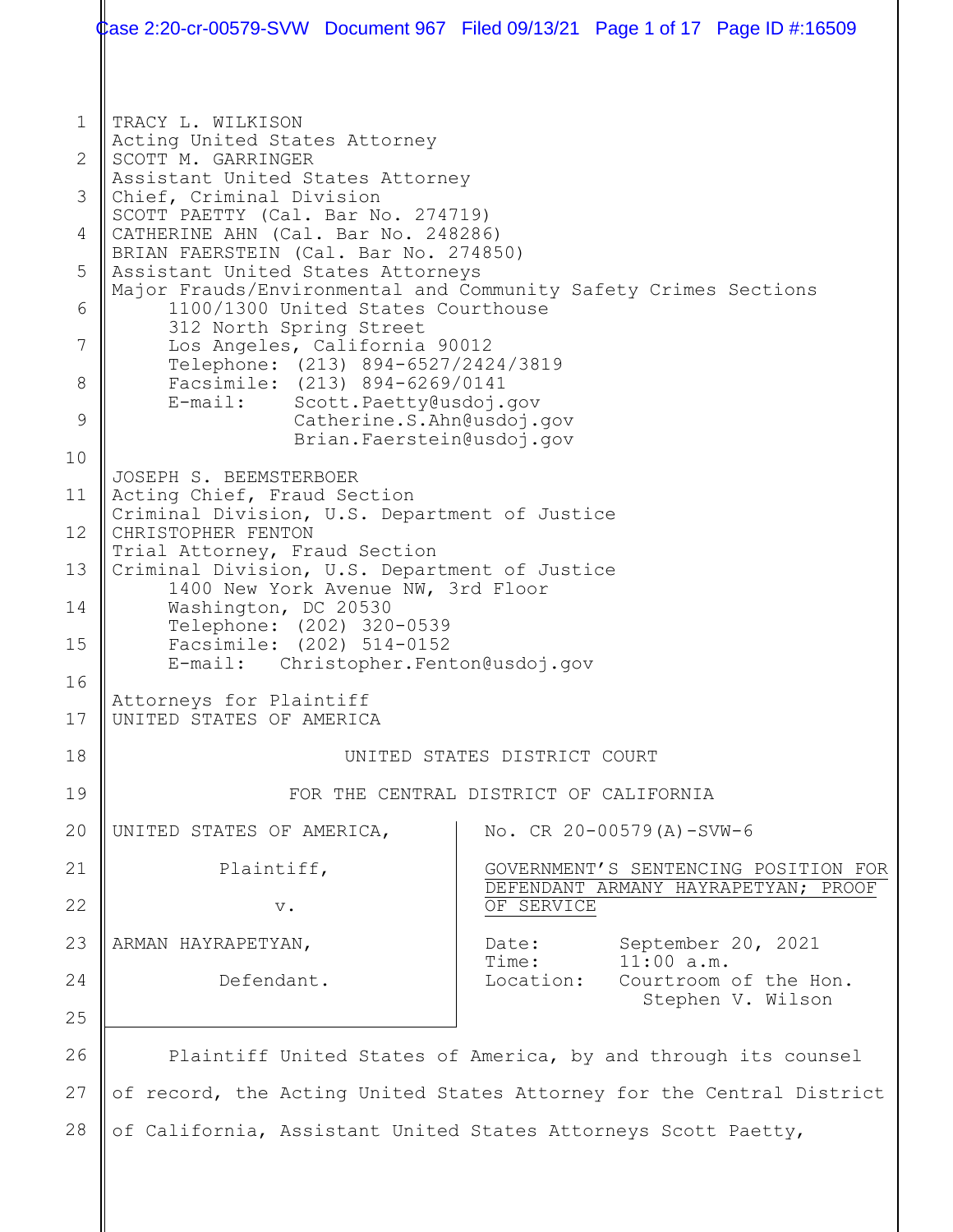| Case 2:20-cr-00579-SVW Document 967 Filed 09/13/21 Page 2 of 17 Page ID #:16510 |  |  |  |  |
|---------------------------------------------------------------------------------|--|--|--|--|
|---------------------------------------------------------------------------------|--|--|--|--|

1 2 3 Catherine Ahn, and Brian Faerstein, and Department of Justice Trial Attorney Christopher Fenton, hereby files its sentencing position regarding defendant Arman Hayrapetyan.

4

5

6

7

8

9

10

11

12

13

14

15

16

17

18

19

 $20$ 

21

22

23

24

25

26

The government's sentencing position is based upon the attached memorandum of points and authorities, the presentence investigation report, the files and records in this case, and any other evidence or argument that the Court may wish to consider at the time of sentencing.

The government reserves the right to file any supplemental sentencing position(s) that may be necessary.<sup>1</sup>

Dated: September 13, 2021 Respectfully submitted,

TRACY L. WILKISON Acting United States Attorney

SCOTT M. GARRINGER Assistant United States Attorney Chief, Criminal Division

 /s/ SCOTT PAETTY CATHERINE AHN BRIAN FAERSTEIN Assistant United States Attorneys CHRISTOPHER FENTON Department of Justice Trial Attorney

Attorneys for Plaintiff UNITED STATES OF AMERICA

<span id="page-1-0"></span>27 28 <sup>1</sup> The government notes that on September 13, 2021, defendant Hayrapetyan's counsel filed an unopposed motion to continue sentencing from September 20 to October 11, 2021. (ECF 960). As of the time of this filing, that motion has yet to be decided.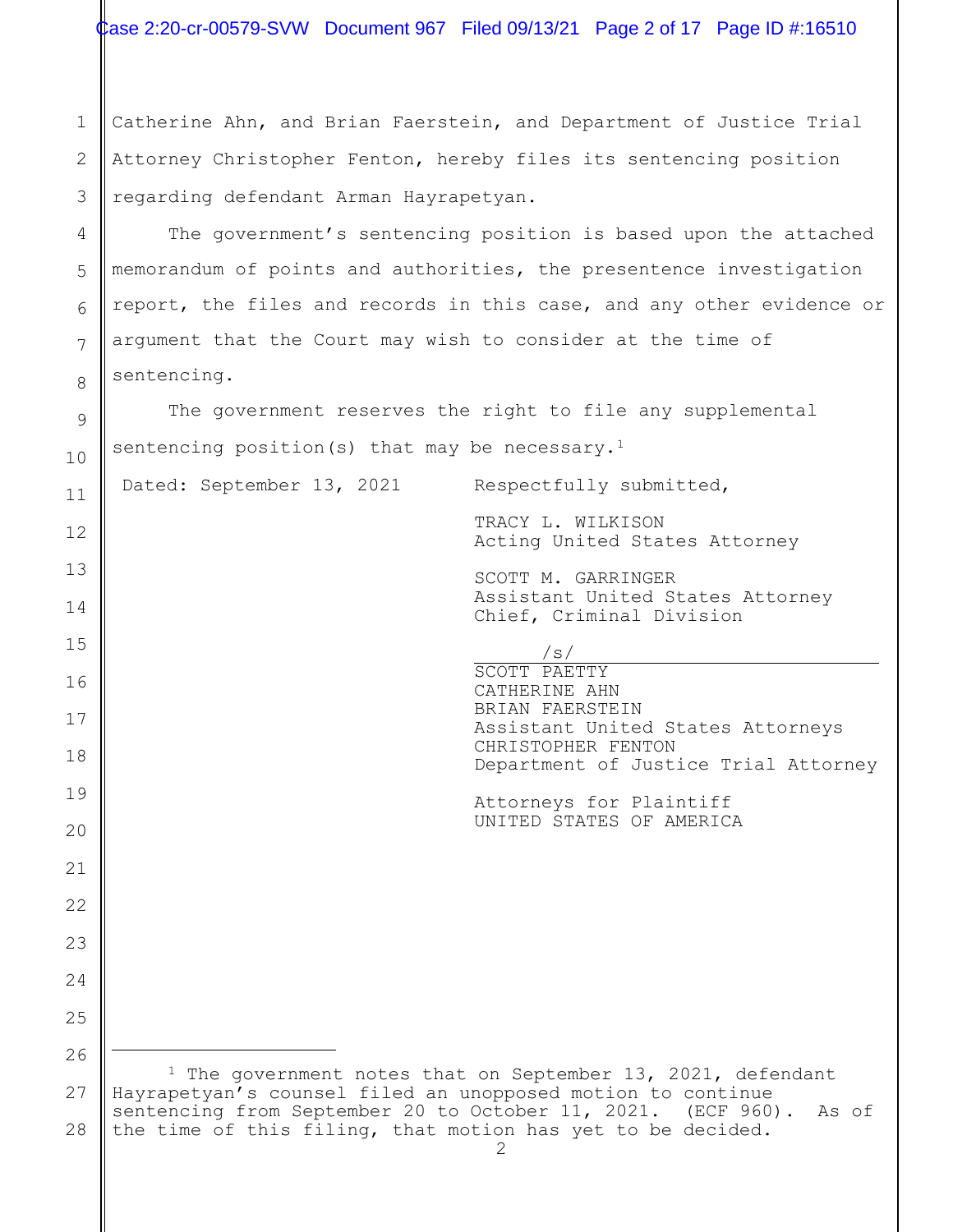Case 2:20-cr-00579-SVW Document 967 Filed 09/13/21 Page 3 of 17 Page ID #:16511

1

### **TABLE OF CONTENTS**

| $\mathbf{1}$   | TABLE OF CONTENTS |            |                 |                                                                                                      |  |
|----------------|-------------------|------------|-----------------|------------------------------------------------------------------------------------------------------|--|
| 2              |                   |            |                 |                                                                                                      |  |
| 3              |                   |            |                 |                                                                                                      |  |
| $\overline{4}$ |                   |            |                 | MEMORANDUM OF POINTS AND AUTHORITIES1                                                                |  |
| 5              | Ι.                |            |                 |                                                                                                      |  |
| 6              | II.               |            |                 |                                                                                                      |  |
| 7              |                   |            |                 |                                                                                                      |  |
| 8              | IV.               |            |                 | ADVISORY SENTENCING GUIDELINES CALCULATION5                                                          |  |
| 9              | V.                |            |                 |                                                                                                      |  |
| 10             | VI.               |            |                 |                                                                                                      |  |
| 11             |                   | Α.         |                 |                                                                                                      |  |
| 12             |                   |            | $1$ .           | Nature and Circumstances of the Offense and<br>History and Characteristics of the Defendant (18      |  |
| 13             |                   |            |                 |                                                                                                      |  |
| 14             |                   |            | 2.              | Seriousness of the Offense, Respect for the Law,<br>and Just Punishment (18 U.S.C. § 3553(a)(2)(A))8 |  |
| 15             |                   |            | 3.              | Affording Adequate Deterrence and Protecting the                                                     |  |
| 16             |                   |            |                 | Public from Further Crimes of the Defendant (18                                                      |  |
| 17             |                   | <b>B</b> . |                 |                                                                                                      |  |
| 18             |                   | $C$ .      |                 | Fine, Restitution, and Mandatory Special Assessment11                                                |  |
| 19             |                   |            | VII. CONCLUSION | 11                                                                                                   |  |
| 20             |                   |            |                 |                                                                                                      |  |
| 21<br>22       |                   |            |                 |                                                                                                      |  |
| 23             |                   |            |                 |                                                                                                      |  |
| 24             |                   |            |                 |                                                                                                      |  |
| 25             |                   |            |                 |                                                                                                      |  |
| 26             |                   |            |                 |                                                                                                      |  |
| 27             |                   |            |                 |                                                                                                      |  |
| 28             |                   |            |                 |                                                                                                      |  |
|                |                   |            |                 |                                                                                                      |  |
|                |                   |            |                 |                                                                                                      |  |
|                |                   |            |                 |                                                                                                      |  |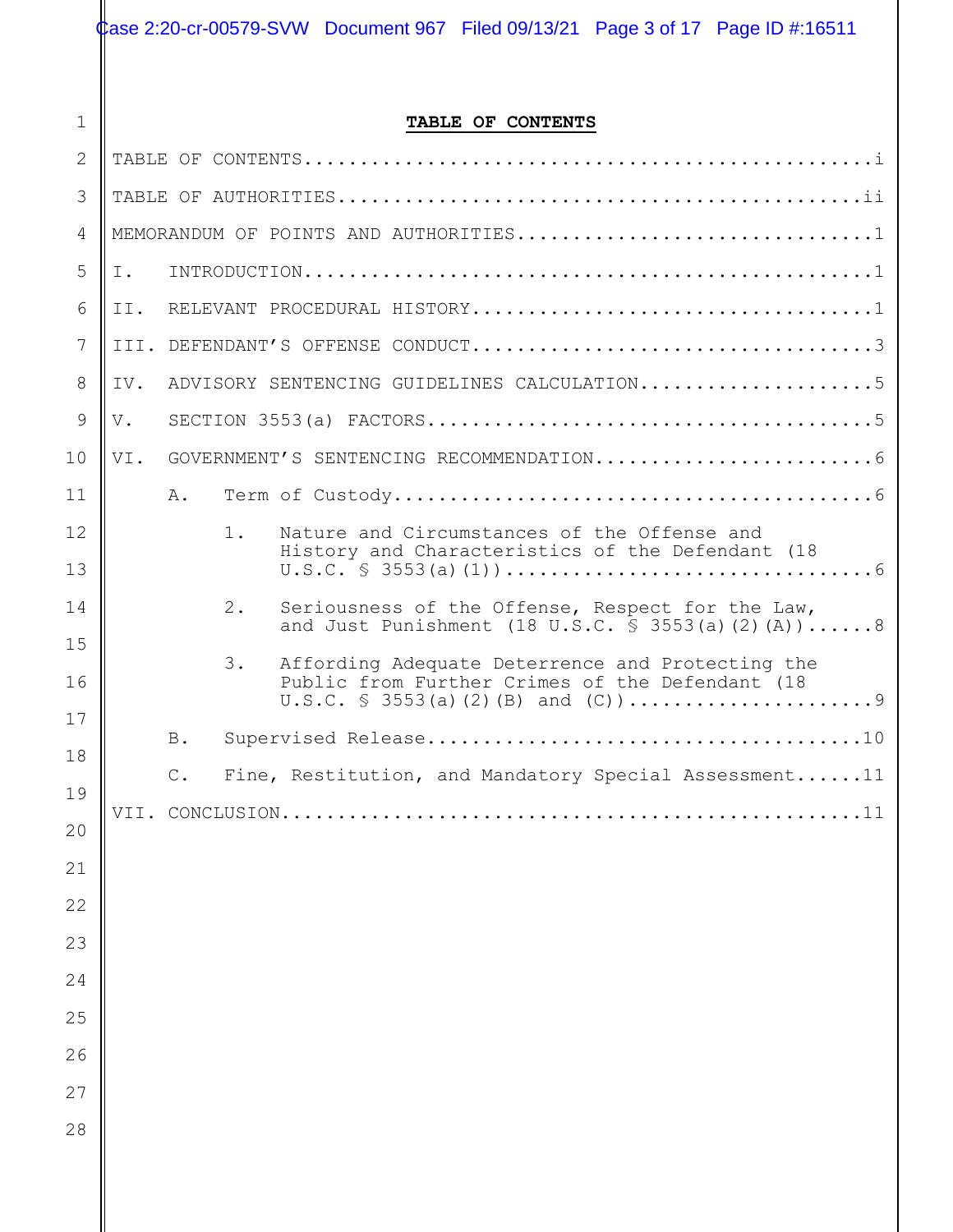# Case 2:20-cr-00579-SVW Document 967 Filed 09/13/21 Page 4 of 17 Page ID #:16512

1

# **TABLE OF AUTHORITIES**

#### 2 **CASES**

| 3              |                                                           |
|----------------|-----------------------------------------------------------|
| 4              | Molina-Martinez v. United States, 136 S.Ct. 1338 (2016) 6 |
| 5              | United States v. Carty, 520 F.3d 984 (9th Cir. 2008)5     |
| 6              |                                                           |
| 7              | <b>STATUTES</b>                                           |
| 8              |                                                           |
| $\overline{9}$ |                                                           |
| 10             |                                                           |
| 11             | OTHER AUTHORITIES                                         |
| 12             |                                                           |
| 13             |                                                           |
| 14             |                                                           |
| 15             |                                                           |
| 16             |                                                           |
| 17             |                                                           |
| 18             |                                                           |
| 19             |                                                           |
| 20             |                                                           |
| 21             |                                                           |
| 22             |                                                           |
| 23             |                                                           |
| 24             |                                                           |
| 25             |                                                           |
| 26             |                                                           |
| 27             |                                                           |
| 28             | ii                                                        |
|                |                                                           |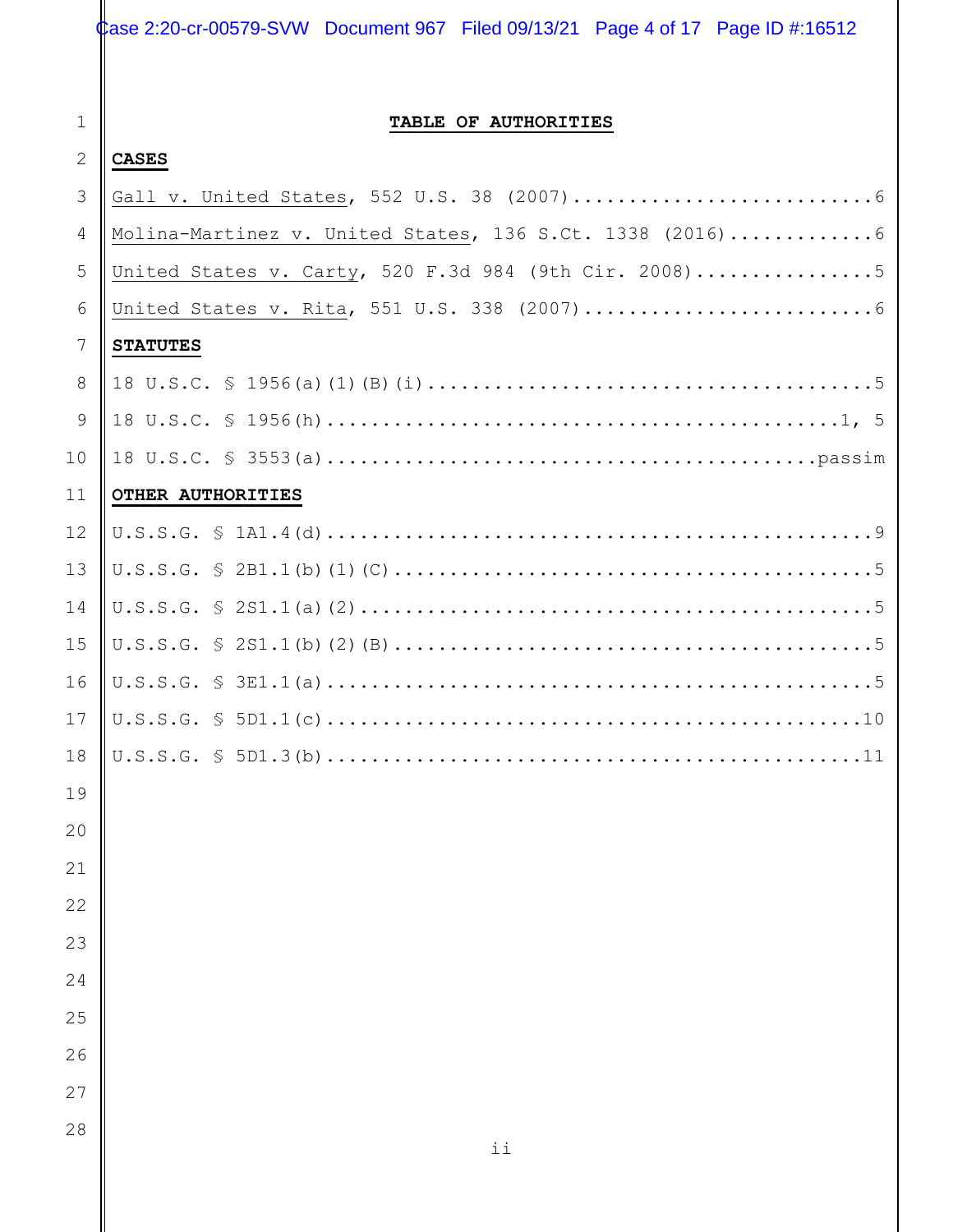# 1 2

## **MEMORANDUM OF POINTS AND AUTHORITIES**

#### **I. INTRODUCTION**

3 4 The government respectfully submits this sentencing position to advise the Court of its sentencing recommendation regarding defendant Arman Hayrapetyan ("defendant"), who has pleaded guilty to conspiracy to commit money laundering. The government agrees with the United States Probation and Pretrial Services Office's (the "USPO") recommendation of a 10-month term of custody, representing the low end of the advisory Guidelines range. However, defendant should serve the full term in prison and not the split sentence (5 months' prison, 5 months' home confinement) recommended by the USPO. The government also agrees with the USPO's recommendation of two years of supervised release, but recommends additional conditions reasonably related to defendant's underlying offense conduct. The government does not take a position on defendant's ability to pay a fine, which the USPO recommends waiving, but concurs with the USPO's findings that no identifiable restitution is owed by defendant at this time under the circumstances of this case and that defendant must pay the mandatory \$100 special assessment.

### **II. RELEVANT PROCEDURAL HISTORY**

23 24 25 26 27 28 On March 11, 2021, a grand jury returned a first superseding indictment against defendant and seven codefendants, charging defendant with conspiracy to commit wire fraud and bank fraud, multiple counts of wire fraud and bank fraud, aggravated identity theft, and conspiracy to commit money laundering. (ECF 154.) On May 28, 2021, defendant initially entered a plea agreement with the government, agreeing to plead guilty to money laundering conspiracy, in violation of 18 U.S.C. § 1956(h). (ECF 377.) However, during a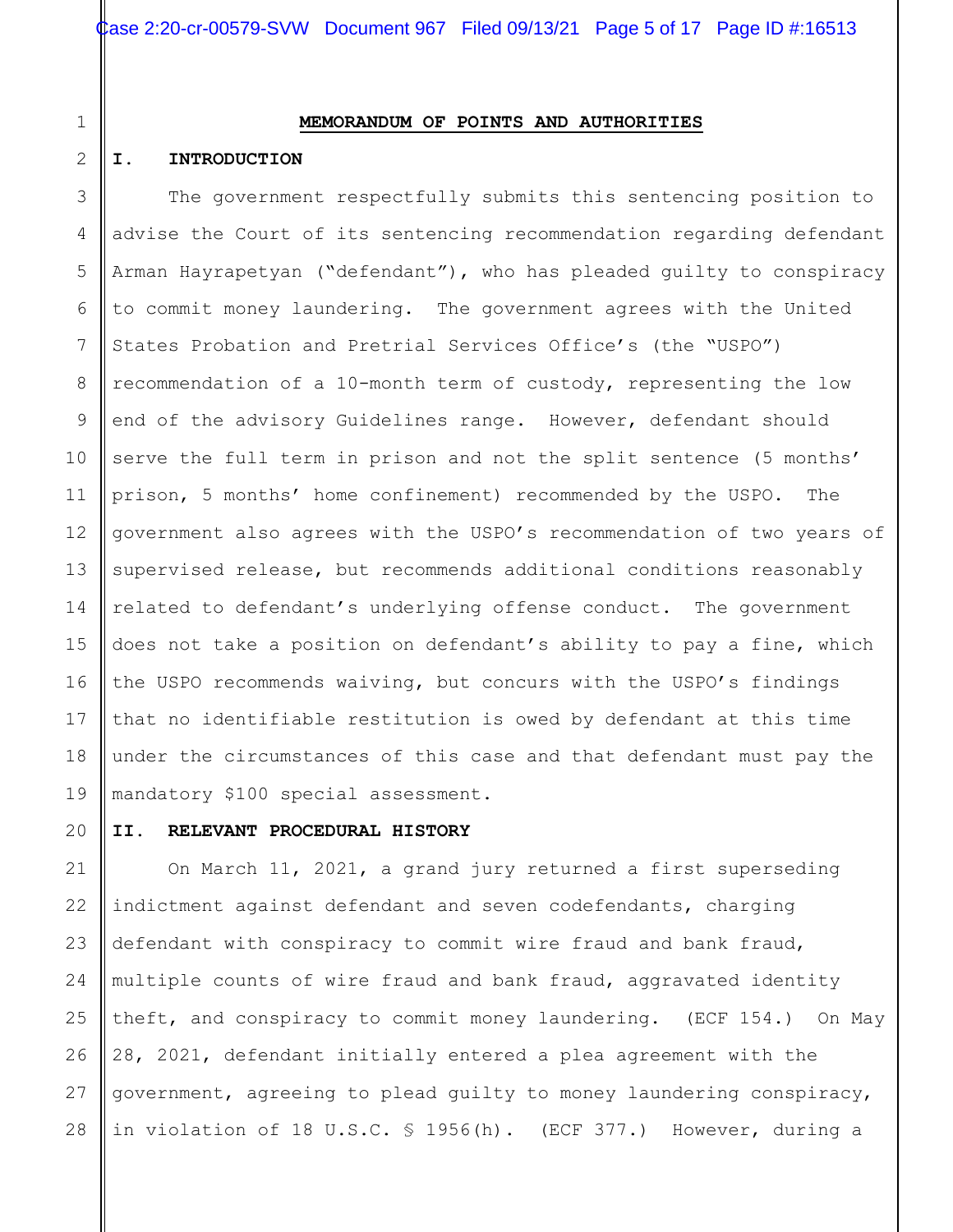1 2 3 4 5 6 change of plea hearing on June 4, 2021, the Court did not accept defendant's guilty plea. (ECF 448.) On June 21, 2021, while four codefendants were in the midst of trial in this proceeding, defendant entered a guilty plea pursuant to a subsequent plea agreement to the same count of money laundering conspiracy (Count 26), which the Court accepted. (ECF 567.)

On August 13, 2021, the USPO filed a Presentence Investigation Report (the "PSR") in which it calculated a total offense level of 12 and a Criminal History Category I, resulting in an advisory Guidelines range of 10 to 16 months' imprisonment. (ECF 869.) The USPO recommends that defendant be sentenced to a split term of five months in prison and five months of home detention as a condition of supervised release, two years of supervised release, no fine or restitution, and a \$100 mandatory special assessment. (ECF 868.)

The government agrees with the USPO's offense level and criminal history calculations as well as its recommendation of an overall 10 month custodial sentence at the low-end of the advisory Guidelines range, consistent with the parties' plea agreement.<sup>[1](#page-5-0)</sup> However, for the reasons described below, the government disagrees with the USPO's recommended split sentence, and instead believes a 10-month term of imprisonment is appropriate in this case. The government also addresses the other components of defendant's sentence below.

28

7

8

9

10

11

12

13

14

15

<span id="page-5-0"></span><sup>1</sup> At the time of the USPO's filing of its initial PSR, the government informed the USPO by email, copying defense counsel, that it did not have any substantive objections to the PSR other than certain corrections as to dates and other information not impacting the advisory Guidelines calculations in this case.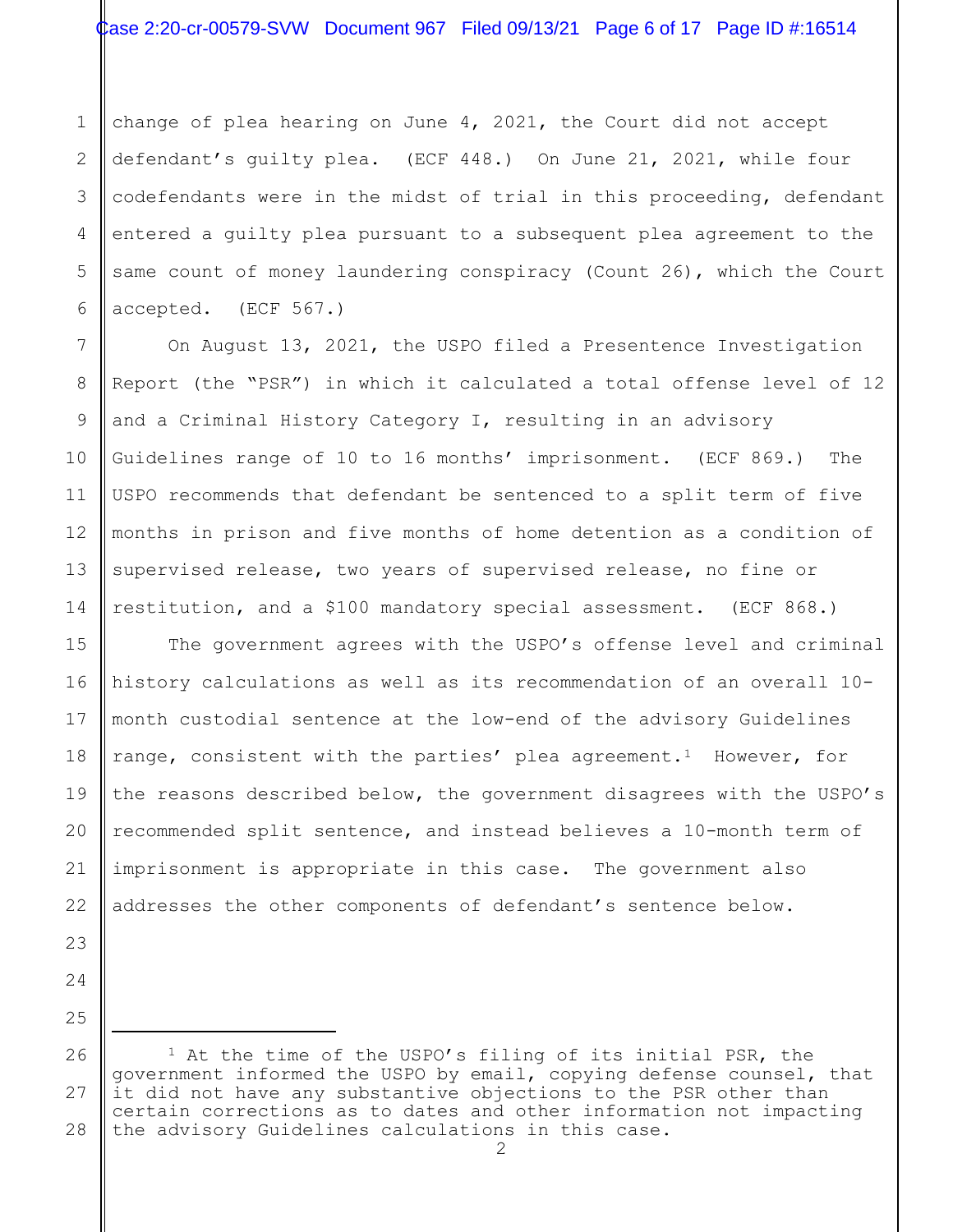#### 1 **III. DEFENDANT'S OFFENSE CONDUCT**

23

2 3 4 5 6 7 8 9 10 11 12 13 14 15 Defendant first met Manuk Grigoryan ("Grigoryan"), one of his codefendants in this case, in late 2019 and began opening bank accounts at Grigoryan's direction in the names of construction companies. (PSR ¶¶ 31-32.) Among other things, in consultation with Grigoryan, defendant opened business checking accounts at J.P. Morgan Chase Bank in the names of "Arman Hayrapetyan DBA [S.] Construction" and "Arman Hayrapetyan DBA [H.] Construction Co." in late 2019 and early 2020, having never met the actual owners (D.S. and M.H.) of these actual businesses. (Id. ¶¶ 32, 34.) These stolen business entities – S. Construction and H. Construction – were later used by defendant's co-conspirators (including Grigoryan) to cause the submission of fraudulent Paycheck Protection Program ("PPP") and Economic Injury Disaster Loan ("EIDL") program loan applications in May [2](#page-6-0)020 and thereafter.<sup>2</sup> (Id.  $\mathbb{I}$  37, 38.)

16 17 18 19 20 21 22 When defendant first opened these bank accounts, he purportedly believed from discussions with Grigoryan that they would be partners in a large construction company, and defendant's duties would include, among other things, overseeing employees and depositing checks into the construction company bank accounts. (Id.  $\mathbb{I}$  31.) However, defendant never supervised any employees, visited any construction sites, or met the owners of S. Construction or H.

<span id="page-6-0"></span><sup>24</sup> 25 26 27 28 2 The loan applications fraudulently submitted on behalf of these stolen company names shared certain hallmarks of the larger underlying wire fraud and bank fraud conspiracy. For instance, one of the loan applications submitted on behalf of the supposed company S. Construction included a purported "Gusto" payroll report that was virtually identical in substance as a fraudulent payroll report submitted in support of a PPP loan application for Fadehaus Barbershop, which defendant Grigoryan caused to be submitted. (See PSR ¶ 38; ECF 436 (Grigoryan plea agreement) at 16.)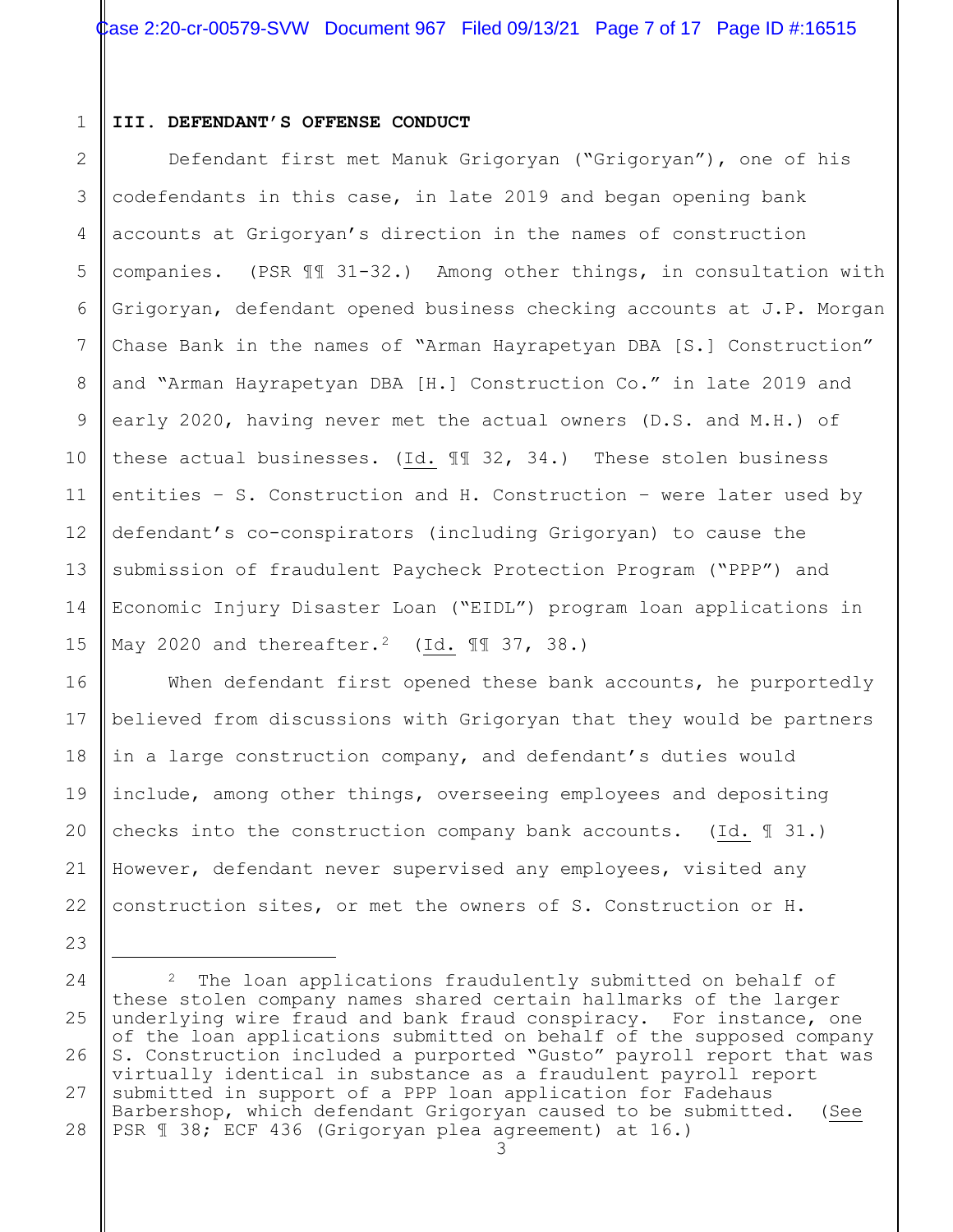1 2 3 4 5 6 7 8 9 10 11 12 Construction. (Id. ¶¶ 34, 35.) Defendant's actual duties amounted to little more than initially depositing checks into the accounts and withdrawing large sums of money. (Id. 133.) Later, after the bank accounts defendant had opened began receiving large wire transfers, defendant principally made routine large cash withdrawals without corresponding deposits. (Id. ¶¶ 33, 35.) In all cases, at Grigoryan's direction, defendant would provide the large sums of cash to an associate of Grigoryan's and take a 5% cut of the transactions for himself. (Id. ¶¶ 33, 35.) Defendant soon came to realize that the purported construction company partnership was a sham. (Id. ¶ 34.) Despite this realization, defendant carried on with the scheme. (Id. ¶ 36.)

13 14 15 16 17 18 19 20 21 22 23 24 25 26 27 By April 2020, defendant knew or was at least aware of a high probability that the construction company bank accounts from which he withdrew large sums of cash were being used to launder proceeds of unlawful activity. (Id. ¶ 34.) As noted above, these accounts were ultimately used to funnel the proceeds of fraudulent PPP and EIDL loans starting in or around May 2020. (Id. ¶¶ 37, 38.) By the time defendant made two \$10,000 cash withdrawals from the "Arman Hayrapetyan DBA [S.] Construction" on May 19 and 20, 2020, respectively, this money was directly traceable to a fraudulent \$182,637 PPP loan in the name of S. Construction that defendant's coconspirators caused to be obtained from Webbank in May 2020. (Id. ¶ 38.) Defendant agreed with Grigoryan that he would make this aggregate withdrawal of \$20,000 in cash and provide it to Grigoryan's associate. (Id. ¶ 39.) Defendant knew, or deliberately avoided learning the truth despite all the red flags described above, that in

4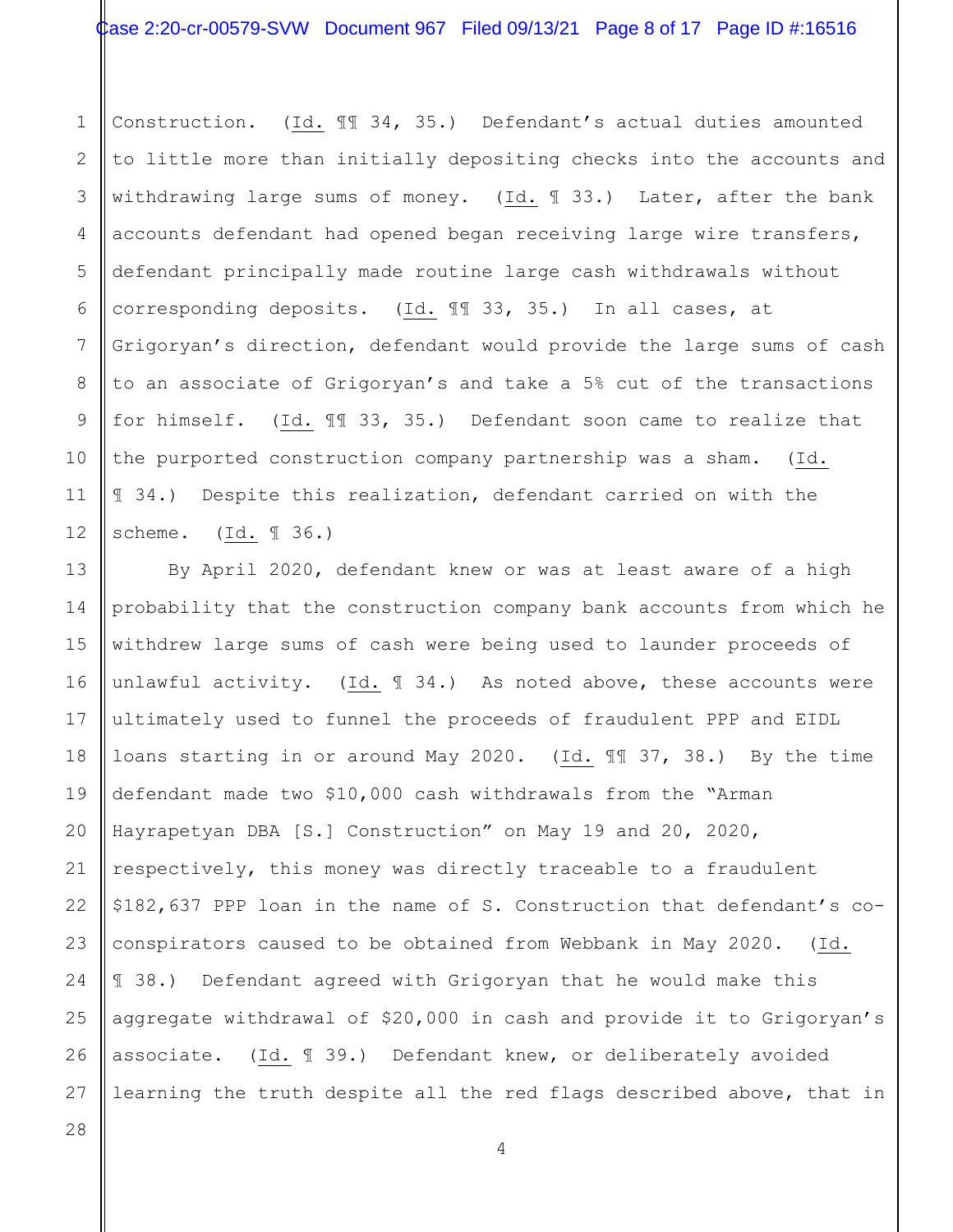so doing, he was conducting financial transactions involving proceeds of criminal activity in order to conceal or disguise the true nature of those proceeds. (Id. ¶¶ 37-39.)

#### **IV. ADVISORY SENTENCING GUIDELINES CALCULATION**

1

2

3

4

20

21

22

23

24

25

26

5 6 7 8 9 10 11 12 13 14 15 16 17 18 19 Applying the November 1, 2018 Guidelines, and taking into account relevant conduct that was reasonably foreseeable to defendant, the USPO calculated defendant's total offense level as 12 based on the following calculations: base offense level of 12 under U.S.S.G. §§ 2S1.1(a)(2), 2B1.1(b)(1)(C) (consisting of 8 plus 4 additional levels for laundered funds of more than  $$15,000$ ; a 2level enhancement under U.S.S.G. § 2S1.1(b)(2)(B) for defendant's conviction for conspiracy under 18 U.S.C. § 1956(h) with 18 U.S.C.  $\S$  1956(a)(1)(B)(i) as one of the objects of the conspiracy; and a 2level reduction for acceptance of responsibility under U.S.S.G. § 3E1.1(a). (PSR ¶¶ 43-56.) In addition, the USPO determined that defendant has zero criminal history points, resulting in a Criminal History Category of I.<sup>3</sup> (See id.  $\mathbb{II}$  58-61.) With a total offense level of 12 and a Criminal History Category I, defendant's advisory Guidelines range is 10-16 months' imprisonment.

### **V. SECTION 3553(a) FACTORS**

The Court should impose a sentence sufficient, but not greater than necessary, to reflect the purposes of sentencing identified in 18 U.S.C. § 3553(a). United States v. Carty, 520 F.3d 984, 991 (9th Cir. 2008). The advisory Guidelines range provides the "starting point and . . . initial benchmark" for this Court's consideration of

<span id="page-8-0"></span><sup>27</sup> 28 <sup>3</sup> The government notes that defendant first arrived in the United States in early 2019 and the government does not have any information about defendant's prior criminal history, if any, before moving to this country.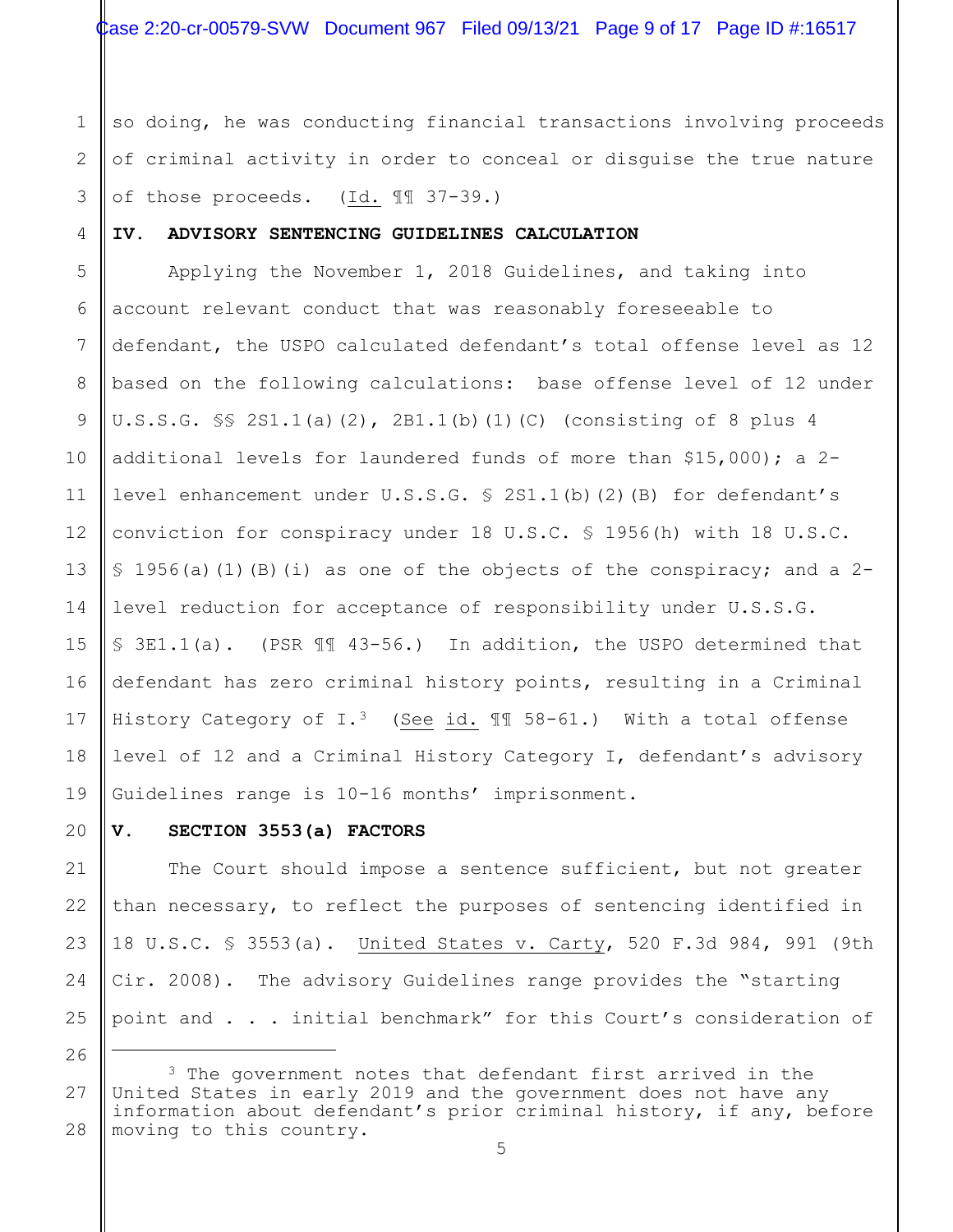1 2 3 4 5 an appropriate sentence. Molina-Martinez v. United States, 136 S.Ct. 1338, 1345 (2016) (quoting Gall v. United States, 552 U.S. 38, 49 (2007)). Although the Guidelines are not binding, they "reflect a rough approximation of sentences that might achieve section 3553(a)'s objectives." United States v. Rita, 551 U.S. 338, 350 (2007).

6 7 8 9 10 11 12 13 14 15 16 Under 18 U.S.C. § 3553(a), in arriving at the appropriate sentence, the Court should consider, among other factors, the nature and circumstances of the offense and the history and characteristics of the defendant,  $\S$  3553(a)(1); the need for the sentence imposed to reflect the seriousness of the offense, to promote respect for the law, and to provide just punishment for the offense,  $\frac{1}{5}$  3553(a)(2)(A); the need for the sentence imposed to afford adequate deterrence to criminal conduct,  $\frac{1}{5}$  3553(a)(2)(B); the need for the sentence imposed to protect the public from further crimes of the defendant, § 3553(a)(2)(C); the kinds of sentences available, § 3553(a)(3); and the need to avoid unwarranted sentence disparities, § 3553(a)(6).

**VI. GOVERNMENT'S SENTENCING RECOMMENDATION** 

#### **A. Term of Custody**

In light of the relevant 18 U.S.C. § 3553(a) factors, a low-end Guidelines sentence of 10 months in prison is sufficient, but not greater than necessary, to achieve the goals of sentencing here.

22

17

18

19

20

21

23

#### 1. Nature and Circumstances of the Offense and History and Characteristics of the Defendant (18 U.S.C.  $\overline{S}$  3553(a)(1))

24 25 26 27 Defendant played an important role in enabling what, in the grand scheme, was a massive conspiracy to launder the proceeds of millions of dollars of fraudulently-obtained PPP and EIDL loans. Defendant was complicit in this money laundering conspiracy, whether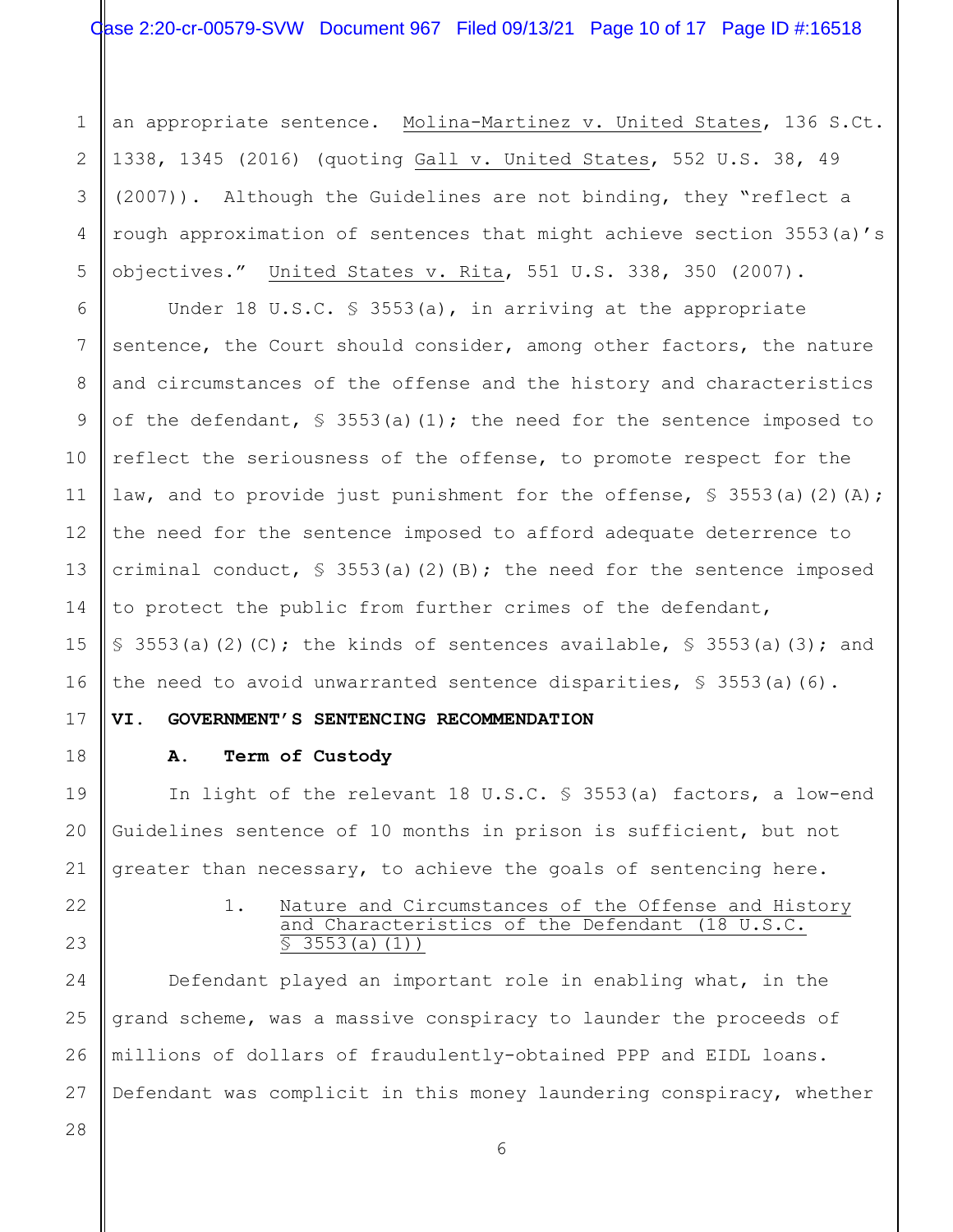1 2 3 4 5 6 7 8 9 10 11 12 13 or not he knew at the very outset in December 2019 that the bank accounts he opened would be used to launder some of the proceeds of fraud. Even in opening these bank accounts, defendant brazenly used his own name (e.g., "Arman Hayrapetyan DBA S. Construction") when he had never met the owners or employees of the purported construction businesses nor seen any evidence of actual ongoing work. And defendant very quickly learned there was nothing legitimate about the purported construction company partnership he entered with Grigoryan and Grigoryan's associate. He made the conscious decision to continue playing an integral role in the conspiracy, however, withdrawing large sums of cash for distribution to co-conspirators even after the bank accounts became flush with money from fraudulently-obtained PPP and EIDL loans.

14 15 16 17 18 19 20 21 22 23 24 25 Defendant had the knowledge and ability to understand the seriousness of the illegal conduct in which he engaged. According to defendant, he obtained the equivalent of a juris doctorate in Armenia in 2017. (PSR  $\text{\ensuremath{\mathbb{I}}}$  78.) Prior to that, defendant represented to the USPO that he was an officer in the Armenian Army for fifteen years, served in NATO forces, and grew up with a father in law enforcement. (Id. ¶¶ 66, 82.) Despite this upbringing and training – and within his first year of emigrating to and seeking asylum within the United States – defendant chose to break the law. He conspired with those he knew to be engaged in illegal financial transactions and furthered their unlawful ends, motivated by a 5% cut of the money he helped launder.

Defendant was not an unsophisticated new arrival swindled into illegal conduct. He knew right from wrong, chose the unlawful path,

28

26

27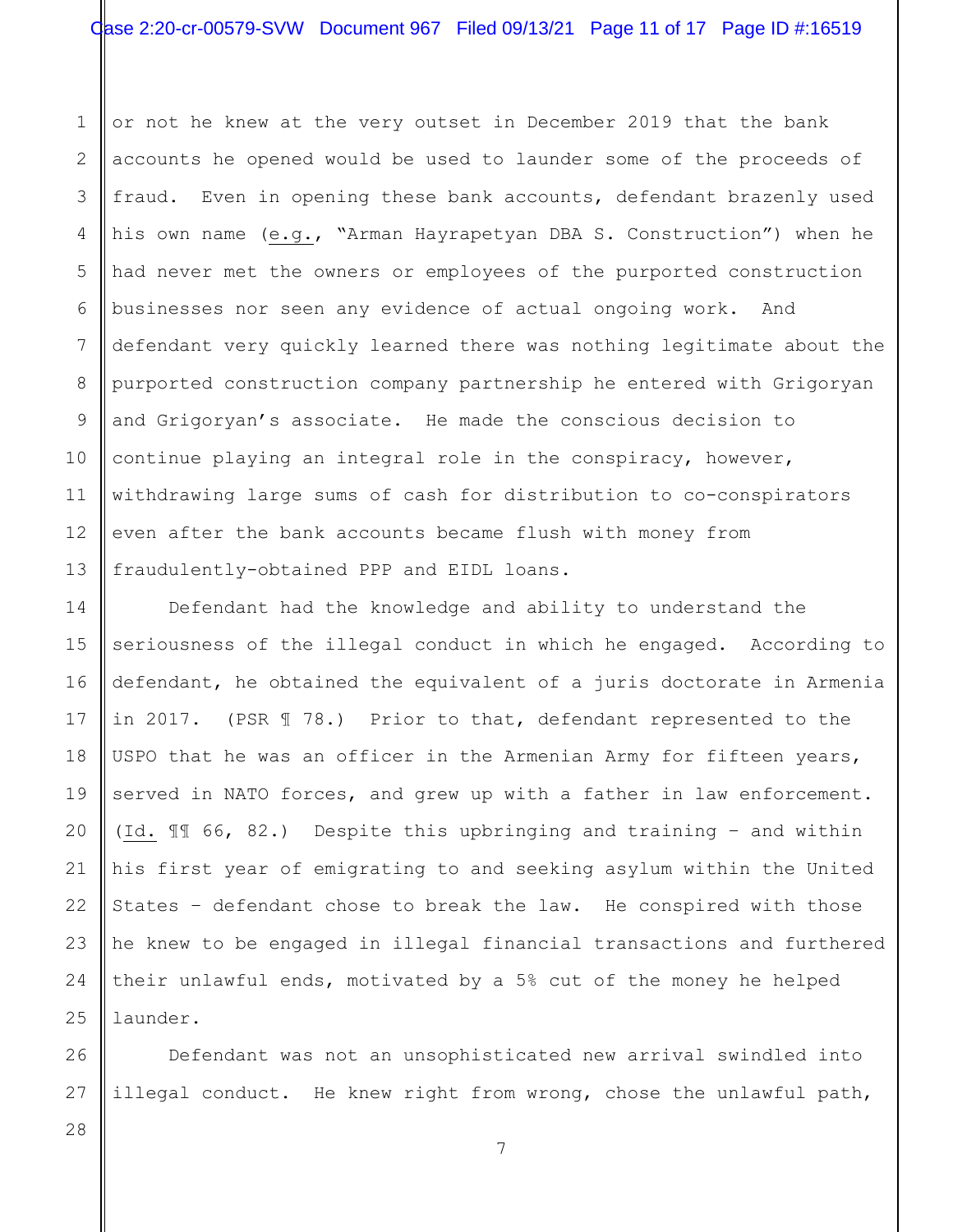1 2 3 4 5 and continued down it for months, even as the full scope of the laundering scheme in which he was engaged became apparent. A Guidelines sentence of 10 months in prison is appropriate based on an individualized assessment of this defendant and the circumstances of his volitional involvement in conduct he knew to be wrong.

6

7

8

9

10

11

12

13

14

15

16

17

18

19

20

21

22

24

25

26

#### 2. Seriousness of the Offense, Respect for the Law, and Just Punishment (18 U.S.C. § 3553(a)(2)(A))

A custodial sentence within the advisory Guidelines range is also needed in this case to reflect the seriousness of the offense, promote respect for the law, and provide just punishment for the offense. The money laundering conspiracy in which defendant participated arose out of and sought to conceal the proceeds of a vast conspiracy to steal COVID-19 disaster relief loan funds. Those funds were earmarked for legitimate small businesses and their employees that desperately needed them in 2020 to survive as the COVID-19 pandemic paralyzed the economy. While a large swath of the population was struggling to make ends meet, defendant was withdrawing substantial sums of cash that ultimately derived, in some or large part, from fraudulently obtained PPP and EIDL proceeds.

23 Although defendant may not have known the details of the PPP/EIDL wire and bank fraud scheme, his direct and recurring involvement in the corresponding money laundering conspiracy cannot be divorced from the reality of the COVID-19 disaster relief loan fraud that it serviced. Defendant's involvement in laundering those funds, and conspiring with others to do so, reflects very serious conduct necessitating just punishment in this case. As the COVID-19 pandemic continues and additional opportunities arise for the

8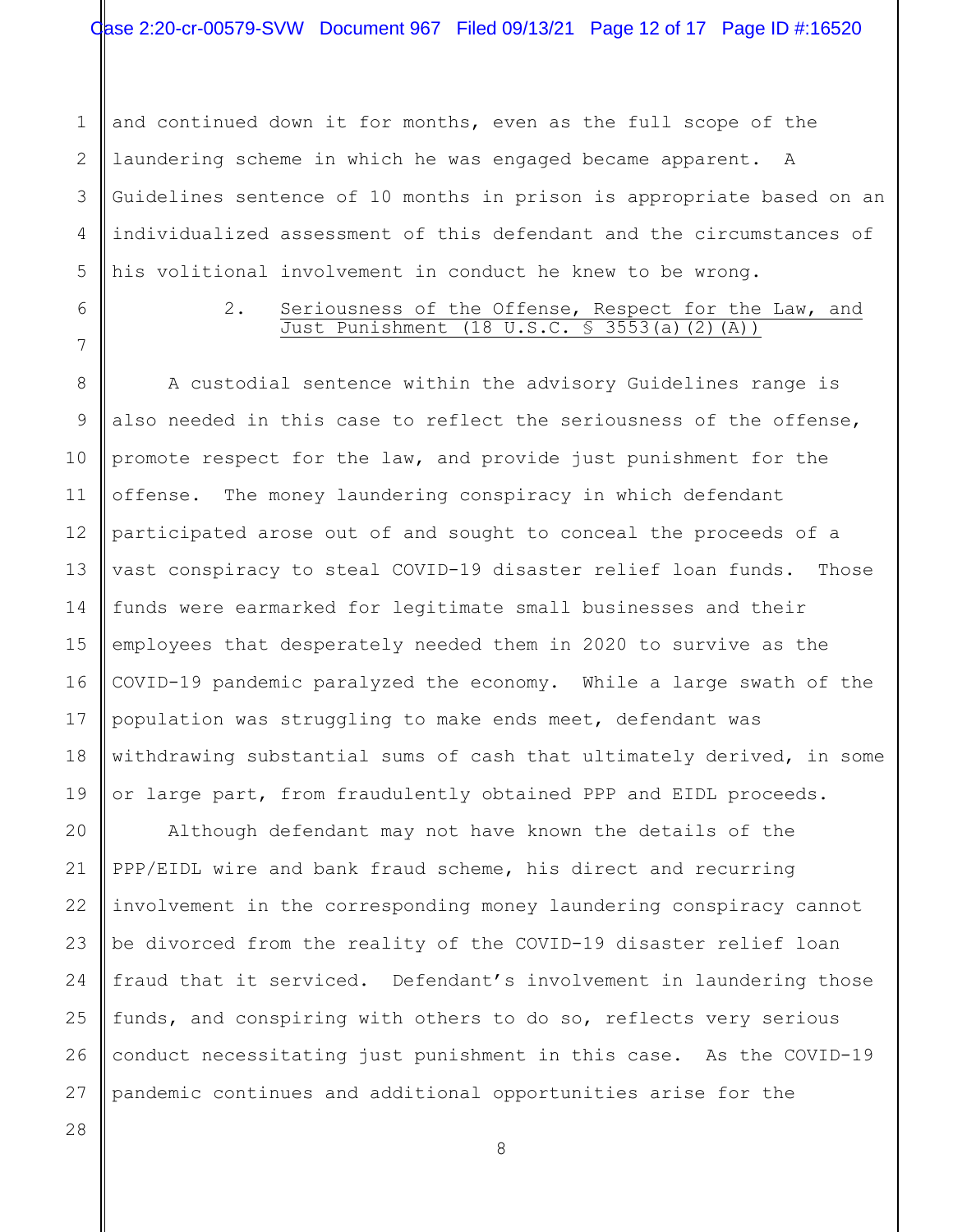1 2 3 4 5 6 7 criminal-minded to exploit this ongoing disaster, a significant sentence is further needed to promote respect for the law during this exceptional time. Nonetheless, defendant expressed a willingness to accept responsibility relatively early in the course of his involvement in this case. A low-end Guidelines sentence of 10 months in prison here is sufficient but not greater than necessary to strike the right balance of achieving the goals of sentencing in this case.

8

9

#### 3. Affording Adequate Deterrence and Protecting the Public from Further Crimes of the Defendant (18 U.S.C.  $\overline{S}$  3553(a)(2)(B) and (C))

10 11 12 13 14 15 16 17 18 19 20 21 The sentence here should also serve as an adequate deterrent not only to defendant but also to those in society who may consider engaging in similar conduct in the future. As the USPO recognizes, the Sentencing Commission sought to ensure that for white-collar crimes, "the definite prospect of prison, even though the term may be short, will serve as a significant deterrent, particularly when compared to pre-guidelines practice where probation, not prison, was the norm." (ECF 868 (quoting U.S.S.G. § 1A1.4(d)).) Similar to the need to promote respect for the law, a low-end Guidelines sentence in a case such as this will signal to other potential wrongdoers that there are significant consequences for exploiting a national emergency such as that brought on by the COVID-19 pandemic.

22 23 24 25 26 27 While the Court is also required to consider the "kinds of sentences available," 18 U.S.S.C. § 3553(a)(3), the government disagrees with the USPO's recommendation of splitting the 10-month custodial sentence between five months in prison and five months on home detention. As previously explained, defendant's involvement in the money laundering conspiracy helped enable the underlying PPP/EIDL

9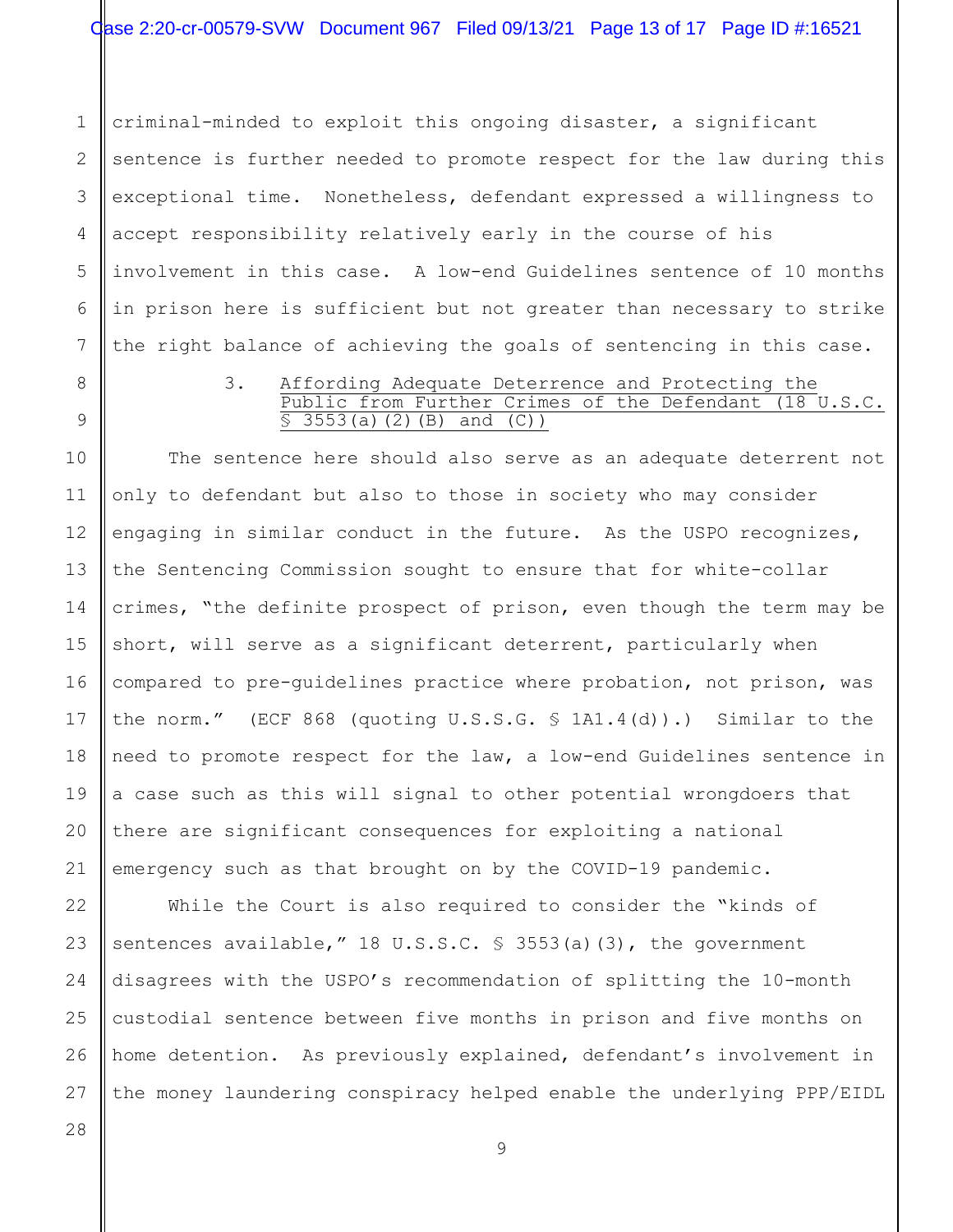1 2 3 4 5 6 fraud conspiracy under exceptional circumstances for this country. Defendant should have been especially attuned to the unlawfulness of his conduct during an unprecedented time, given his self-reported prior legal training and service in law enforcement in Armenia. A split-sentence under these circumstances will undermine the overall deterrent effect here – both as to defendant and society at large.

With these factors in mind, the government respectfully submits that a low-end custodial sentence of 10 months in prison is sufficient, but not greater than necessary, to achieve the goals of sentencing in this case.

#### **B. Supervised Release**

7

8

9

10

11

12

13

14

15

16

17

18

19

20

21

The government concurs with the USPO's recommended term of two years of supervised release following defendant's release from prison, should he not be deported following his term of custody.[4](#page-13-0) The government recommends two additional special conditions of supervised release in light of defendant's underlying financial crimes and use of stolen individual and business names to open bank accounts and engage in financial transactions. Specifically, the government recommends that: (1) defendant shall be prohibited from using any name other than his own legal name for any purpose,

<span id="page-13-0"></span><sup>22</sup> 23 24 25 26 27 28 <sup>4</sup> The Sentencing Guidelines advise that sentencing courts ordinarily should not impose a term of supervised release for aliens<br>who are likelv to be deported after a period of imprisonment. See who are likely to be deported after a period of imprisonment. U.S.S.G. § 5D1.1(c). The commentary provides that "[t]he court should, however, consider imposing a term of supervised release on such a defendant if the court determines it would provide an added measure of deterrence and protection based on the facts and circumstances of a particular case." U.S.S.G. § 5D1.1, comment. n.5. In this case, while the government understands defendant has been granted asylum and may be deported following his federal term of imprisonment, a two-year term of supervised release will provide an added measure of deterrence and protection of the public based on defendant's engaging in financial crimes only shortly after arriving<br>in the United States. See id. in the United States.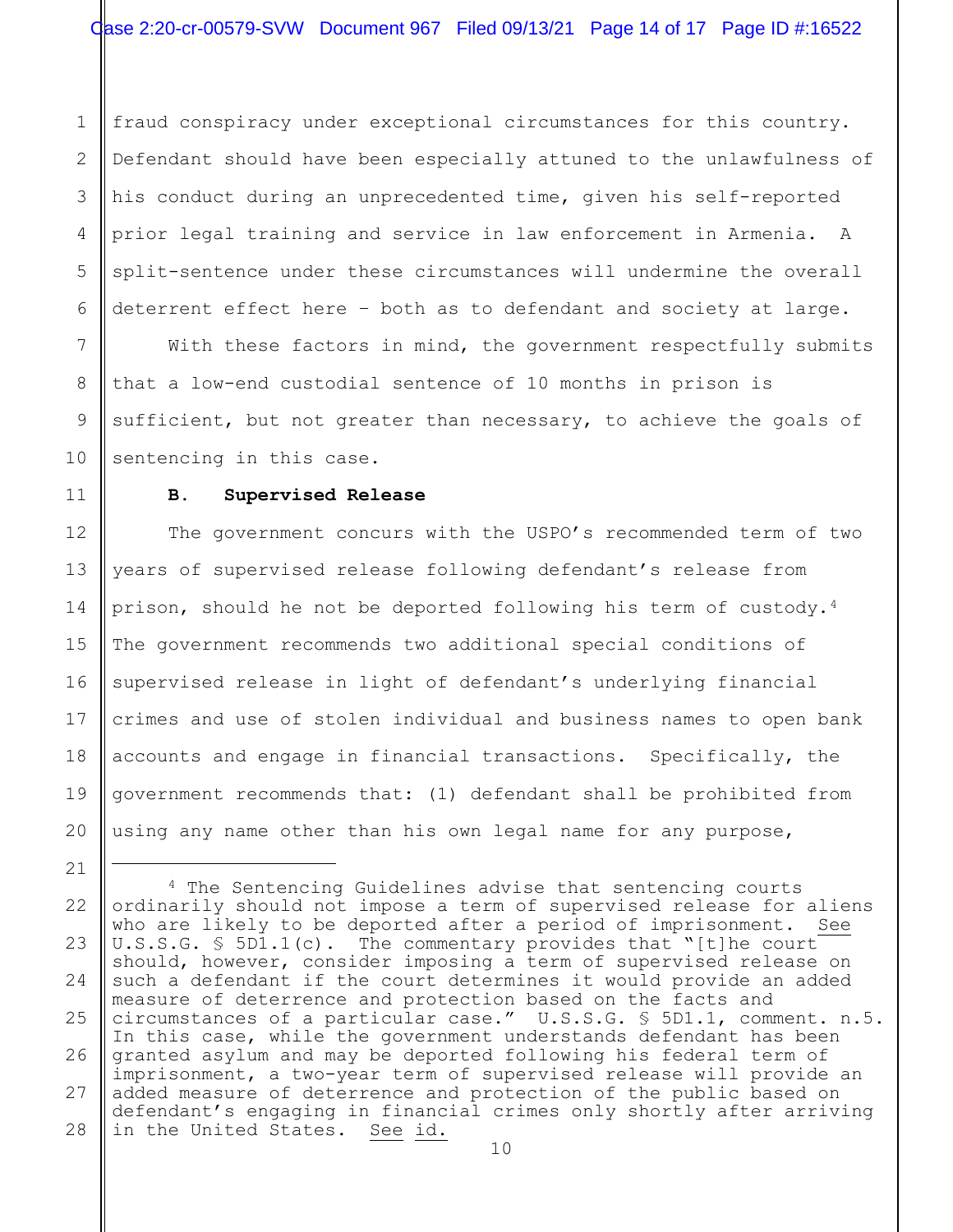1 2 3 4 5 6 7 8 9 including to open or access bank, brokerage or cryptocurrency accounts; apply for loans or credit; and/or engage in any financial transaction; and (2) defendant shall be prohibited from engaging in any financial transaction in an amount of \$10,000 or greater unless he obtains prior approval from the USPO. These conditions are largely aimed at protecting the public from further financial and identity theft crimes of defendant, which are reasonably related to the sentencing factors described more fully above. U.S.S.G. § 5D1.3(b).

**C. Fine, Restitution, and Mandatory Special Assessment**

The government takes no position on the imposition of a fine, including the USPO's recommendation that the Court waive imposition of a fine in this case. The government notes, however, that while defendant reports to have limited assets or liquidity on a monthly basis, he arranged to retain counsel in this case.

Consistent with the parties' plea agreement and the nature and circumstances of defendant's money laundering offense of conviction here, the government is not aware of compensable restitution that is owed by defendant at this time.<sup>[5](#page-14-0)</sup>

Finally, the government concurs with the USPO's recommendation that defendant pay the \$100 special assessment, which is mandatory in this case.

**VII. CONCLUSION**

For the reasons set forth above, the government respectfully

<span id="page-14-0"></span><sup>28</sup> <sup>5</sup> Should further facts come to light supporting a compensable restitution amount as to defendant as a result of the government's ongoing efforts to follow the money in this case, the government reserves the right to return to the Court to seek to modify the sentence as to restitution at a later time, to the extent permitted by governing law.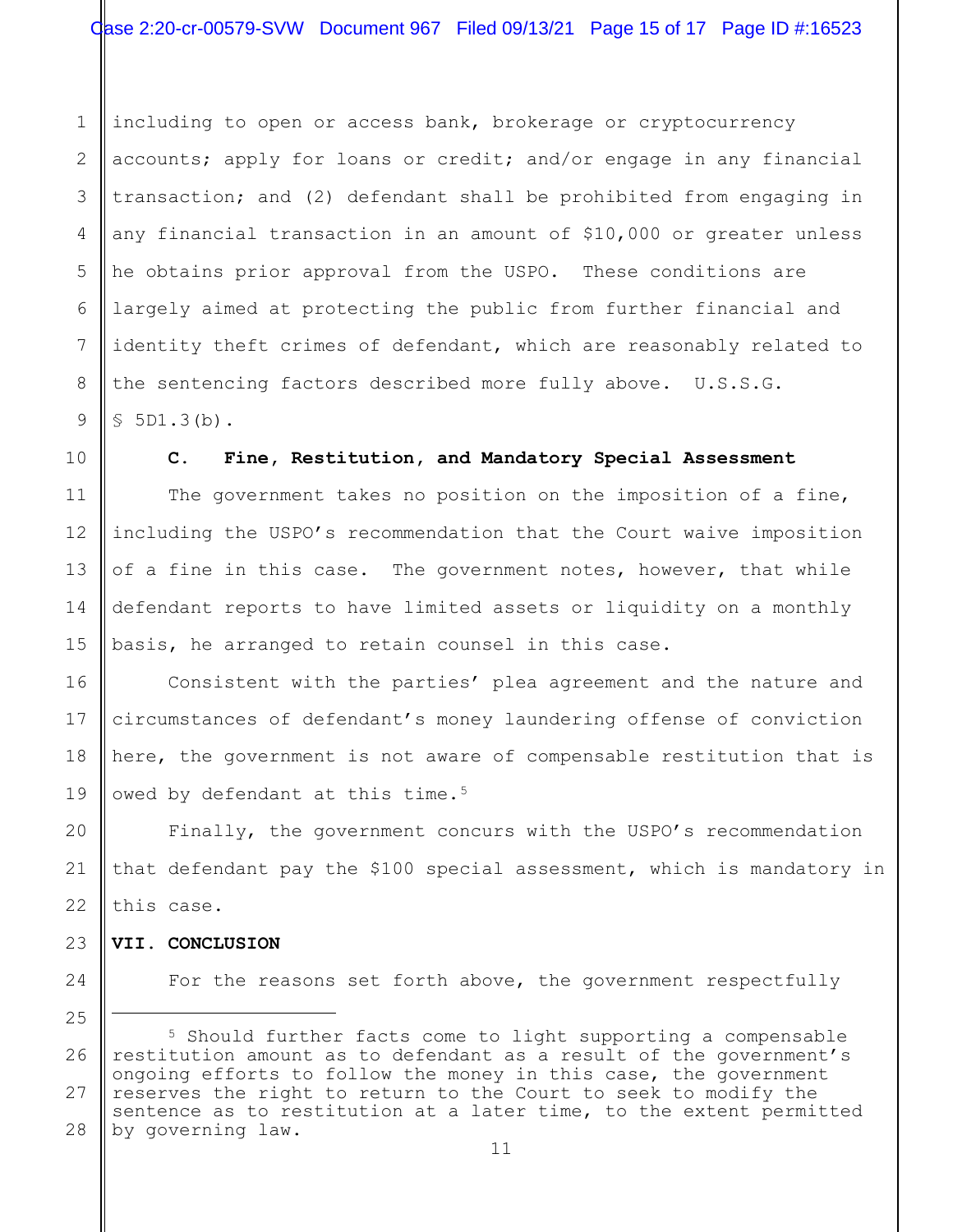# Case 2:20-cr-00579-SVW Document 967 Filed 09/13/21 Page 16 of 17 Page ID #:16524

 requests that defendant be sentenced as follows: (1) 10 months' imprisonment; (2) a two-year period of supervised release to follow; (3) a fine to be determined by the Court; (4) no restitution to be ordered at this time; and (5) a mandatory special assessment of \$100.